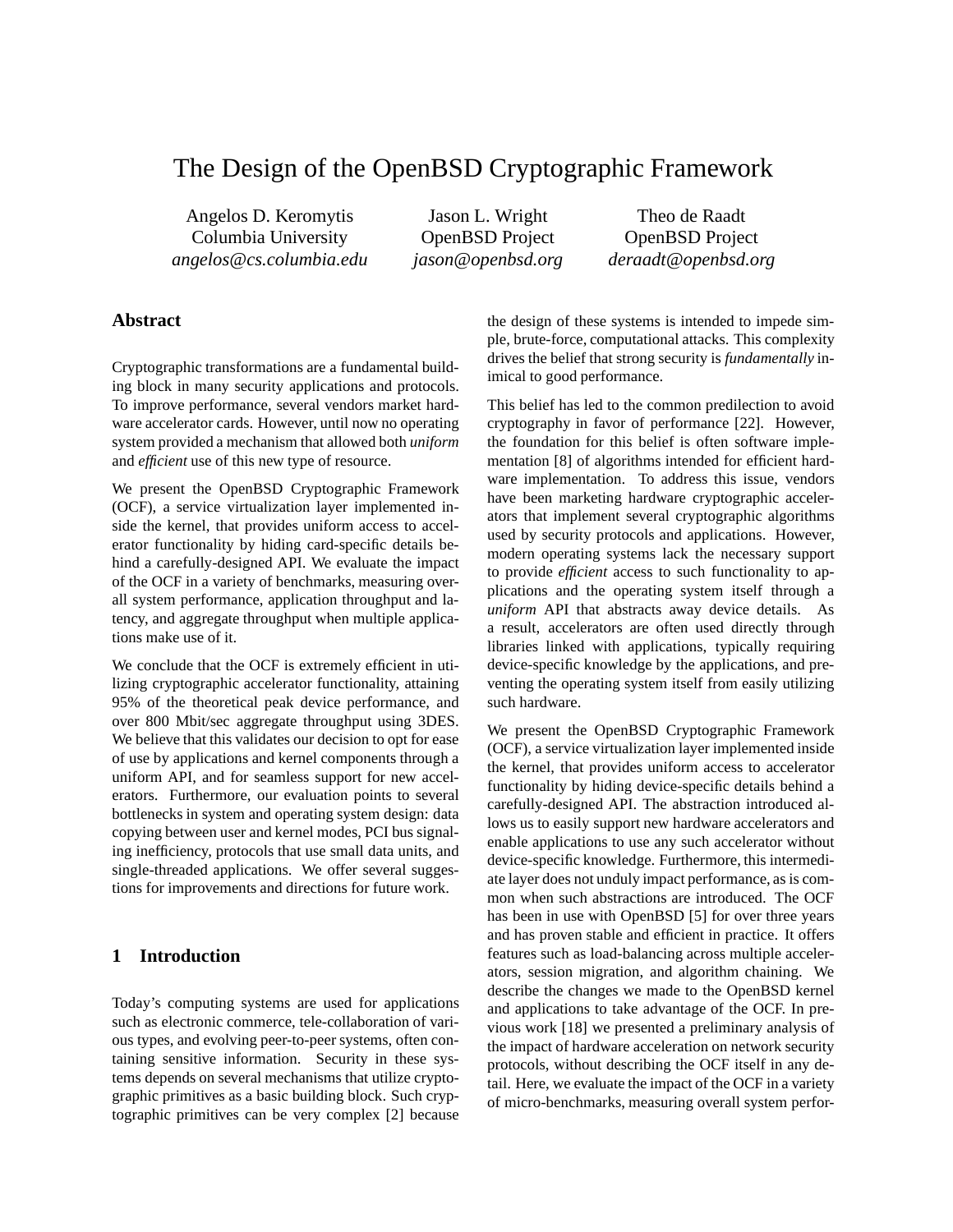mance, application throughput and latency, and aggregate throughput when multiple applications use the OCF.

Our evaluation shows that, despite its addition in the system as a device/service virtualization layer, the OCF is extremely efficient in utilizing cryptographic accelerator functionality, attaining 95% of the theoretical peak device performance. In another configuration, we were able to achieve a 3DES aggregate throughput of over 800 Mbps, by employing a multi-threaded application and load-balancing across multiple accelerators. Furthermore, use of hardware accelerators can remove contention for the CPU and thus improve overall system responsiveness and performance for unrelated tasks. Our evaluation allowed us to determine that the limiting factor for high-performance cryptography in modern systems is data copying and the PCI bus. Furthermore, small data-buffers should be processed in software if possible, freeing hardware accelerators to handle larger requests that better amortize the system and PCI transaction costs. On the other hand, multi-threading results in increased utilization of the OCF, improving *aggregate* throughput. We make recommendations for future directions in architectural placement of cryptographic functionality, operating system provisions, and application design, and discuss several improvements and promising directions for future work.

The framework has been in use with IPsec since OpenBSD 2.8, although it continues to evolve in response to new requirements. Public-key support and the */dev/crypto* interface were introduced in a later version. The OCF has also been ported to FreeBSD and NetBSD, and we are working on Windows and Linux versions.

**Paper Organization** Section 2 discusses related work. Section 3 describes the OCF's design and implementation, while Section 4 discusses its use by various subsystems and applications. In Section 5, we evaluate the framework's performance, and discuss some of the results and potential improvements and future work in Section 6. Section 7 concludes the paper.

# **2 Related Work**

As interest in security is currently in an upswing, recent work has been examining the overall performance impact of security technologies in real systems. Work by Coarfa, *et al.* [4] has focused on the impact of hardware accelerators in the context of TLS web servers using a trace-based methodology, and concludes that there is some opportunity for acceleration, but given the choice one might prefer a second processor as it also assists with the substantial (and perhaps dominant) noncryptographic overheads. [18] provides some basic performance characterizations of IPsec as well as other network security protocols, and the impact acceleration has on throughput. The authors conclude that the relative cost of high-grade cryptography is low enough that it should be the default configuration.

There has been a considerable amount of work on the enhancement of system performance through the addition of cryptographic hardware [2]. This early work was characterized by its focus on the hardware accelerator rather than its implications for overall system performance. [24] began examining cryptographic subsystem issues in the context of securing high-speed networks, and observed that the bus-attached cards would be limited by bus-sharing with a network adapter on systems with a single I/O bus. A second issue pointed out in that time frame [20] was the cost of system calls, and a third [21, 23, 7, 11] the cost of buffer copying. These issues are still with us, and continue to require aggressive design to reduce their impacts.

[25] describes an API to cryptographic functions, the main purpose of which is to separate cryptographic libraries from applications, thus allowing independent development. Our service API is similar at a high level, although several differences were dictated by the need to support actual hardware accelerators and allow it to be used efficiently by protocols such as IPsec and SSL, as we discuss in Section 3. Other work includes the Microsoft CryptoAPI [17], GSS-API [16] and IDUP-GSS-API [1], PKCS #11 [14], SSAPI [26], and the CDSA [19]. These are primarily intended for use by applications that also require authentication, authorization, key management and other higher level security services. Our work focuses on low-level cryptographic operations, providing a simple abstraction layer that does not significantly impact performance, compared to a devicespecific approach.

[10] describes an open-source cryptographic coprocessor, focusing on protecting keys and other sensitive information from tampering by unauthorized applications. The author extends the *cryptlib* library to communicate with the co-processor. While he discusses several options for hardware acceleration and identifies some potential performance bottlenecks, it is mostly a qualitative analysis. That work is extended in [9], which presents a comprehensive cryptographic security architecture, again focusing primarily on preserving the confidentiality of users' (and applications') cryptographic keys. We are interested in a much simpler problem: how to accelerate cryptographic operations in a general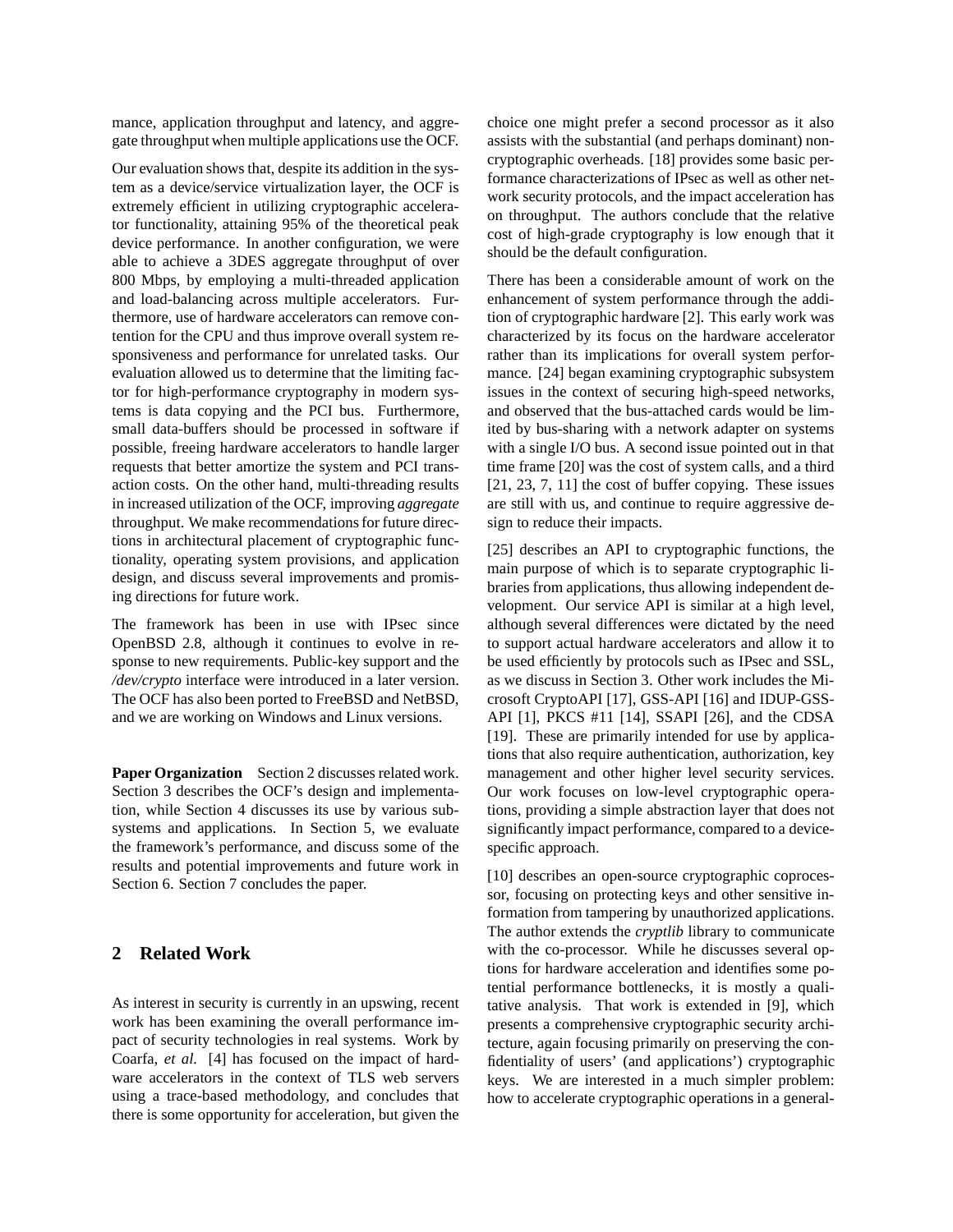purpose operating system using hardware available in the market and with minimal modifications to the kernel, libraries, and applications.

NetBSD uses the dmover facility, which provides an interface to hardware-assisted data movers. This can be used to copy data from one location in memory to another, clear a region of memory, fill a region of memory with a pattern, and perform simple operations on multiple regions of memory, such as XOR, without intervention by the CPU.

# **3 The Cryptographic Framework**

The OpenBSD cryptographic framework (OCF) is an asynchronous service virtualization layer inside the kernel, that provides uniform access to hardware cryptographic accelerator cards. The OCF implements two APIs for use by other kernel subsystems, one for use by *consumers* (other kernel subsystems) and another for use by *producers* (crypto-card device drivers). The OCF supports two classes of algorithms: symmetric (*e.g.,* DES, AES, MD5) and asymmetric (*e.g.,* RSA).

Symmetric-algorithm (*e.g.,* DES, AES, MD5, compression algorithms, *etc.*) operations are built around the concept of the *session,* since such algorithms are typically used for bulk-data processing, and we wanted to take advantage of the session-caching features available in many accelerators. Asymmetric algorithms are implemented as individual operations: no session caching is performed. Session creation and teardown are synchronous operations.

The producer API allows a driver to register with the OCF the various algorithms it supports and any other device characteristics (*e.g.,* support for algorithm chaining, built-in random number generation, *etc.*). The device driver also registers four callback functions that the OCF uses to initialize, use, and teardown symmetricalgorithm sessions, and to issue asymmetric-algorithm requests. The drivers can also selectively de-register algorithms, or remove themselves from the OCF (*e.g.,* a PCMCIA card that is ejected). Any sessions using the defunct driver (or algorithm) are migrated to other cards on-demand (*i.e.,* as the next request for that session arrives). Registration and de-registration can occur at any time; typical device drivers do so at system initialization time. Drivers call the *crypto done()* and *crypto kdone()* routines to notify the OCF of completed symmetric and asymmetric requests, respectively. A brief description of the API is given in Appendix A.

In addition to any hardware drivers, a software-crypto pseudo-driver registers a number of symmetric-key algorithms when the system boots. The pseudo-driver acts as a last-resort provider of crypto services; any suitable hardware accelerator will be treated preferably. However, the kernel does not implement asymmetric algorithms in software, for performance reasons; we shall see in Section 4.2 how we handle these. Using a generic API for crypto drivers allows us to easily add support for new cards. We briefly discuss these drivers in Section 3.1.

To use the OCF, consumers first create a session with the OCF using *crypto newsession()*, specifying the algorithm(s) to use, mode of operation (*e.g.,* CBC, HMAC, *etc.*), cryptographic keys, initialization vectors, and number of rounds (for variable-round algorithms). The OCF supports algorithm-chaining, *i.e.,* performing encryption and integrity-protection in one operation. Such combined operations are used by practically all datatransfer security protocols. At session-creation time, the OCF determines which card to use based on its capabilities and creates a session by calling its *newsession* method, provided at device-registration time. When the session is not needed, *crypto freesession()* frees any allocated resources.

For the actual encryption/decryption, consumers use *crypto\_dispatch()*. The arguments to this include the data to be processed, a copy of the parameters used to initialize the session, consumer-provided opaque data, and a callback function. The data can be provided in the form of *mbufs* (linked lists of data buffers, used by the network subsystem to store packets) or as a collection of potentially non-contiguous memory blocks, called *uio.* The case of a single contiguous data buffer is handled as a *uio.* Although *mbufs* are also a special case of *uio,* we added special support to allow for some processing optimizations when using software cryptography. Furthermore, the issuer of a request can specify whether encryption should be done in-place, or the encrypted data must be returned on a separate buffer. Various offsets indicate where to start and end the encryption, where to place the message authentication code (MAC), and where to find the initialization vector (if already present on the buffer) or where to write it on the output buffer.

The request is queued and *crypto dispatch()* immediately returns to the consumer. The *crypto* kernel thread is periodically invoked by the scheduler and dispatches all pending requests to the appropriate producers. It also handles all completed requests, by calling the specified callback functions. It then returns to sleep, waiting for more requests. As a result of the OpenBSD kernel architecture (common in most non-SMP kernels), the thread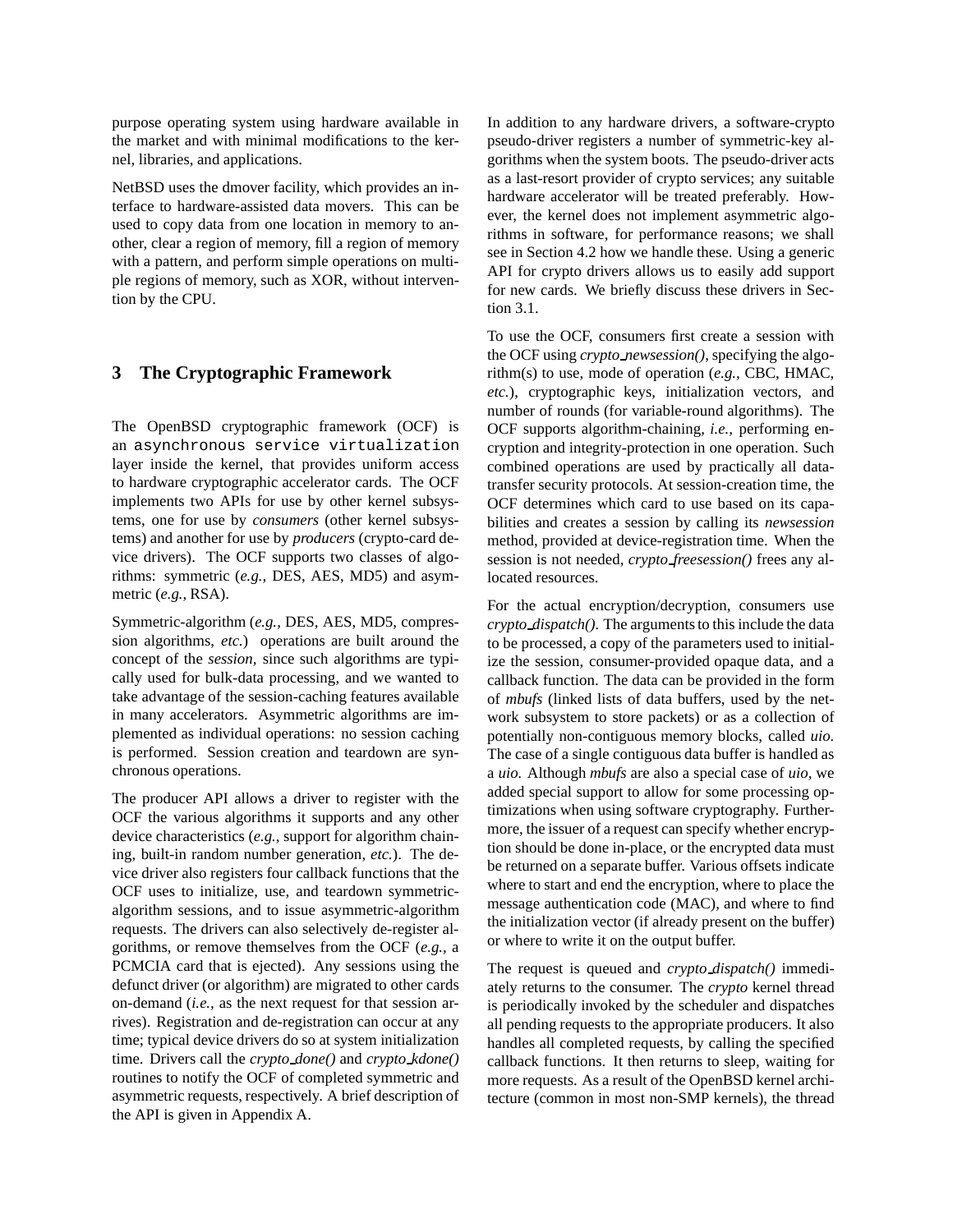is not preemptable by user processes, although hardware interrupts are still handled. Currently, the thread must operate at a high priority to avoid synchronization problems. When using the software pseudo-driver, this can cause significant latency in application scheduling and in low-priority kernel operations, although the same problem manifested before the migration to OCF, when encryption was done in-band with IPsec packet processing.

Once the request is processed, the crypto thread calls the consumer-supplied callback routine. If an error has occurred, the callback is responsible for any corrective action. Session migration is implemented by re-creating the session using the initial parameters to *crypto newsession(),* which accompany all requests as we already mentioned. The error **EAGAIN** is indicated to the callback routine, which re-issues the request after recording the new session number to be used so that subsequent requests are correctly routed. Including the initialization data in each request also allows us to easily integrate cards that do not support the concept of session: the driver simply passes all necessary information (data, algorithm descriptions, and keys) to the card with each request. The opaque data are simply passed back to the consumer unmodified by the OCF; they are used to maintain any additional information for the consumer that is relevant to the request. We shall see an example in Section 4.1.

Asymmetric operations are handled similarly, albeit without support for the concept of session. The parameters in this case include an array of parameters, containing the algorithm-specific big-integers.

When multiple producers implement the same algorithms, the OCF can load-balance sessions across them. This is currently implemented by simply keeping track of the number of sessions active on each producer. At session setup, the OCF picks the producer with the smallest number of active sessions. The software pseudo-driver is currently never used in load-balancing. We evaluate the effectiveness of this simple scheme in Section 5.4. We discuss possible future improvements in Section 6.4.

#### **3.1 Device Drivers**

The drivers for the various crypto devices must be able to cope with a wide variety of hardware design decisions (and bugs) made by the manufacturers. These drivers register the algorithms supported by the device and export the appropriate callback functions to the OCF.

The *hifn* driver supports the Hifn 7751, 7811, and 7951 chips and contains around 3,000 lines of code and definitions. The driver supports the symmetric operations and hashes available on all these chips. Additionally, it supports the random-number generators available on the 7811 and 7951, but does not support the public key unit on the 7951; the latter was clearly designed for SSL server implementations, as it requires a large amount of CPU-intensive initialization which can be precomputed and used repeatedly on a server but not a client. All these chips support copying-through header and trailer data to the destination buffer, and include full support for scatter-gather I/O. Unfortunately, there is no easy way to coalesce interrupts on this chip, which generates one interrupt per operation, resulting in considerable system overhead. Another important detail is that all of the Hifn symmetric crypto chips poll their descriptor rings in main memory for data to process.

The *nofn* driver supports the Hifn 7814, 7851, and 7854 chips (also known as HIPP1 packet processors). Currently, there is no support for the symmetric unit on these chips. Fitting these into the current framework is not currently done because they are designed to replace almost all of the IPsec processing (IV generation, MAC checking, replay window handling, *etc.*). In the future, we intend to add support for the IPsec unit by adding a combined-class algorithm and checking for this in IPsec. On the other hand, the public-key unit is almost exactly the same as the Hifn 6500 described below.

The *lofn* driver supports the Hifn 6500 chip, which contains a public-key unit and a random-number generator. This chip is essentially a simple big-number arithmetic logic unit (*i.e.,* it is an ALU capable of performing operations on 1024-bit registers). Unlike all of the other chips, the 6500 is not a bus-master (*i.e.,* has no support for DMA); instead, registers exist within its PCI memory-mapped address space. Because of the expense of modular exponentiations, the somewhat higher overhead of writes to these I/O addresses is still small compared to doing the exponentiation in software.

The *ubsec* driver, which supports the Broadcom 5801, 5802, 5805, 5820, 5821, and 5822 chips, consists of slightly less than 3,000 lines of code and definitions. The symmetric-crypto units on all of the chips are very similar, but the 580*x* series and 582*x* series require different formatting for the big numbers on the asymmetric unit. These chips support interrupt coalescing by chaining several commands together, and scatter-gather I/O. Unlike Hifn, these chips do not poll main memory.

We have a variety of other device drivers in various stages of completion. We are aware of other and more modern products from a variety of vendors, but many of them are hesitant to give us the information we need.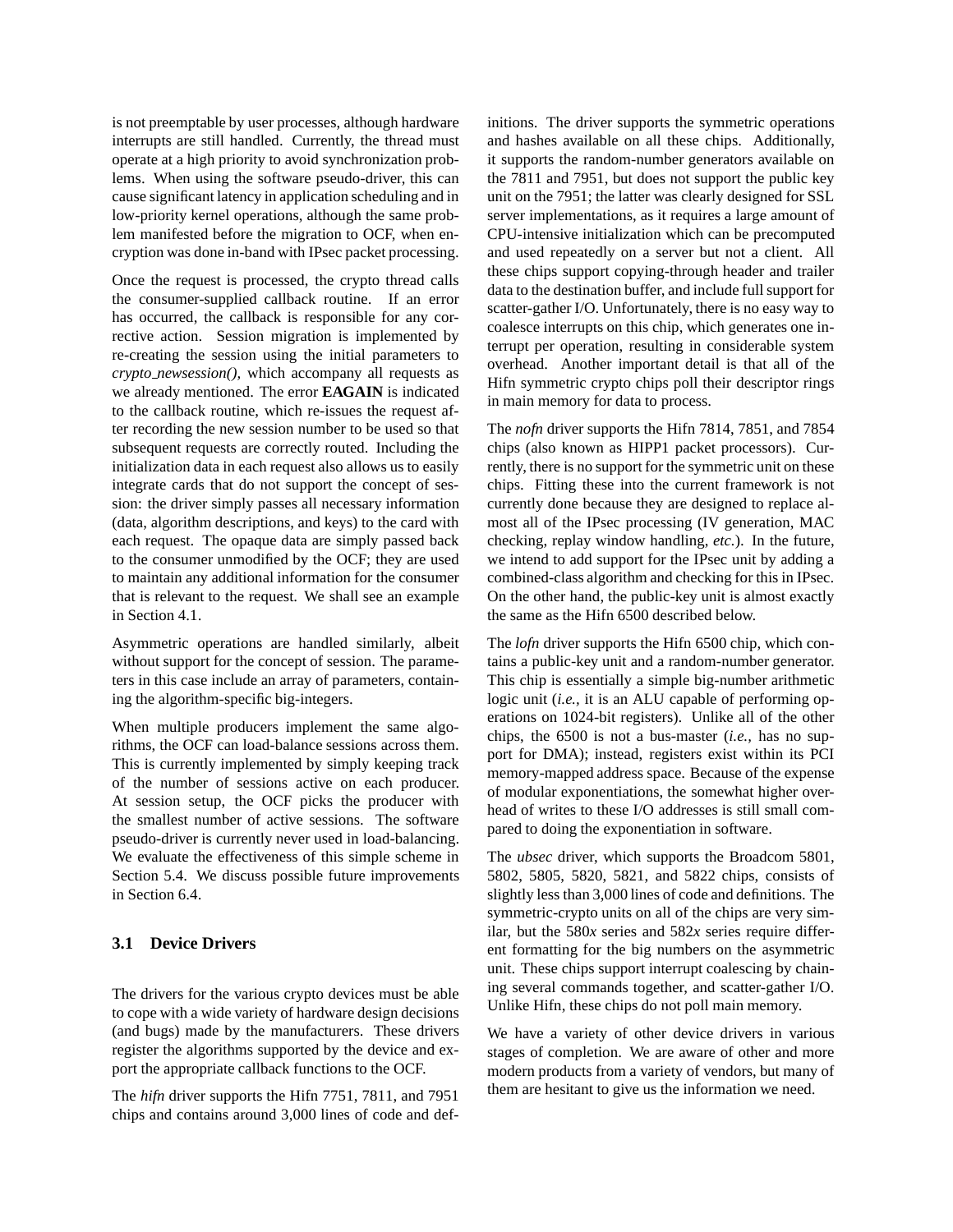# **4 Use of the OCF in OpenBSD**

In this section, we discuss how we extended parts of OpenBSD to make use of the OCF services.

### **4.1 IPsec**

The IP Security Architecture [12], as specified by the Internet Engineering Task Force (IETF), is comprised of a set of protocols that provide data integrity, confidentiality, replay protection, and authentication at the network layer. At the lowest level of the IPsec architecture reside the data encryption/authentication protocols, AH and ESP. These are the "wire protocols," used for encapsulating the IP packets to be protected. They simply provide a format for the encapsulation; the details of the bit layout are not particularly important for the purposes of this paper. Outgoing packets are authenticated, encrypted, and encapsulated just before being transmitted, and incoming packets are decapsulated, verified, and decrypted immediately upon receipt. These protocols are typically implemented inside the kernel, for performance and security reasons.

IPsec was the first consumer of the OCF services. The original implementation of the OpenBSD IPsec was described in [13]. Here, we give a brief overview and then describe the modifications we had to make to it to allow use of the OCF.

In the OpenBSD kernel, IPsec is implemented as a pair of protocols sitting on top of IP. Thus, incoming IPsec packets destined to the local host are processed by the appropriate IPsec protocol through the protocol switch structure used for all protocols (*e.g.,* TCP and UDP). The selection of the appropriate protocol is based on the protocol number in the IP header. The SA needed to process the packet is found in an in-kernel database using information retrieved from the packet itself. Once the packet has been correctly processed (decrypted, integrity-validated, *etc.*), it is re-queued for further processing by the IP module, accompanied by additional information (such as the fact that it was received under a specific SA) for use by higher-level protocols and the socket layer.

Outgoing packets require somewhat different processing. When a packet is handed to the IP module for transmission (in ip output()), a lookup is made in the Security Policy Database (SPD) to determine whether that packet needs to be processed by IPsec. The decision is made based on the source/destination addresses, transport protocol, and port numbers. If IPsec processing is needed, the lookup will also specify what type of SA(s) to use for IPsec processing of the packet. If no suitable SA exists, the key-management daemon is notified to acquire one. Otherwise, the packet is processed by IPsec and passed to ip output() again for transmission. The packet also carries an indication as to what IPsec processing has already occurred to it, to avoid processing loops.

In the original IPsec implementation, all cryptographic operations were done in-band with packet processing. This meant that a lot of time was spent performing symmetric-key encryption in the kernel. To make use of the OCF, we split the input and output processing paths. For example, let us consider the case where *ip output()* determines (by consulting the SPD) that a packet must be IPsec-protected. It then calls *ipsp process packet(),* which handles all IPsec outbound-packet processing. After handling encapsulation issues, this routine calls the appropriate "wire protocol" output routine. In the ESP protocol processing, the original *esp output()* routine was broken up in *esp output()* and *esp output cb()*. *esp output()* does all the data marshaling and ESP header manipulation, constructs a crypto request, passes it to the OCF and simply returns. Execution returns to *ip output()* with an indication that the operation was successful.

Once the OCF processes the request, it calls *esp output cb()*, a pointer to which is included in the request itself. The callback routine completes the ESP protocol processing by checking for any errors in the crypto processing (re-queuing the request if the OCF indicated so), and calls *ipsp process done()*, the second part of the original *ipsp process packet()* routine. This routine completes IPsec book-keeping, and calls *ip output()* with the new packet. *ip output()* will then perform a new SPD lookup (making sure no IPsec loops occur, by examining the list of SAs that have been already applied to the packet). If necessary, the output processing cycle will occur again. Eventually, *ip output()* will pass the packet to a network driver for actual transmission.

The cases for output AH and IPcomp processing are similar. Input processing is also similar: *ipsec common input()*is called by the network scheduler for all IPsec packets received. It locates the appropriate SA in the kernel SA database and calls *esp input()*. Similar to the output case, *esp input()* validates the ESP header fields, constructs a crypto request, passes it to the OCF and returns. Once the request is processed, the OCF will call *esp input cb(),* which will verify the packet integrity (by comparing the value on the packet with that computed by the accelerator), remove the ESP header, and pass the packet to *ipsec common input cb().*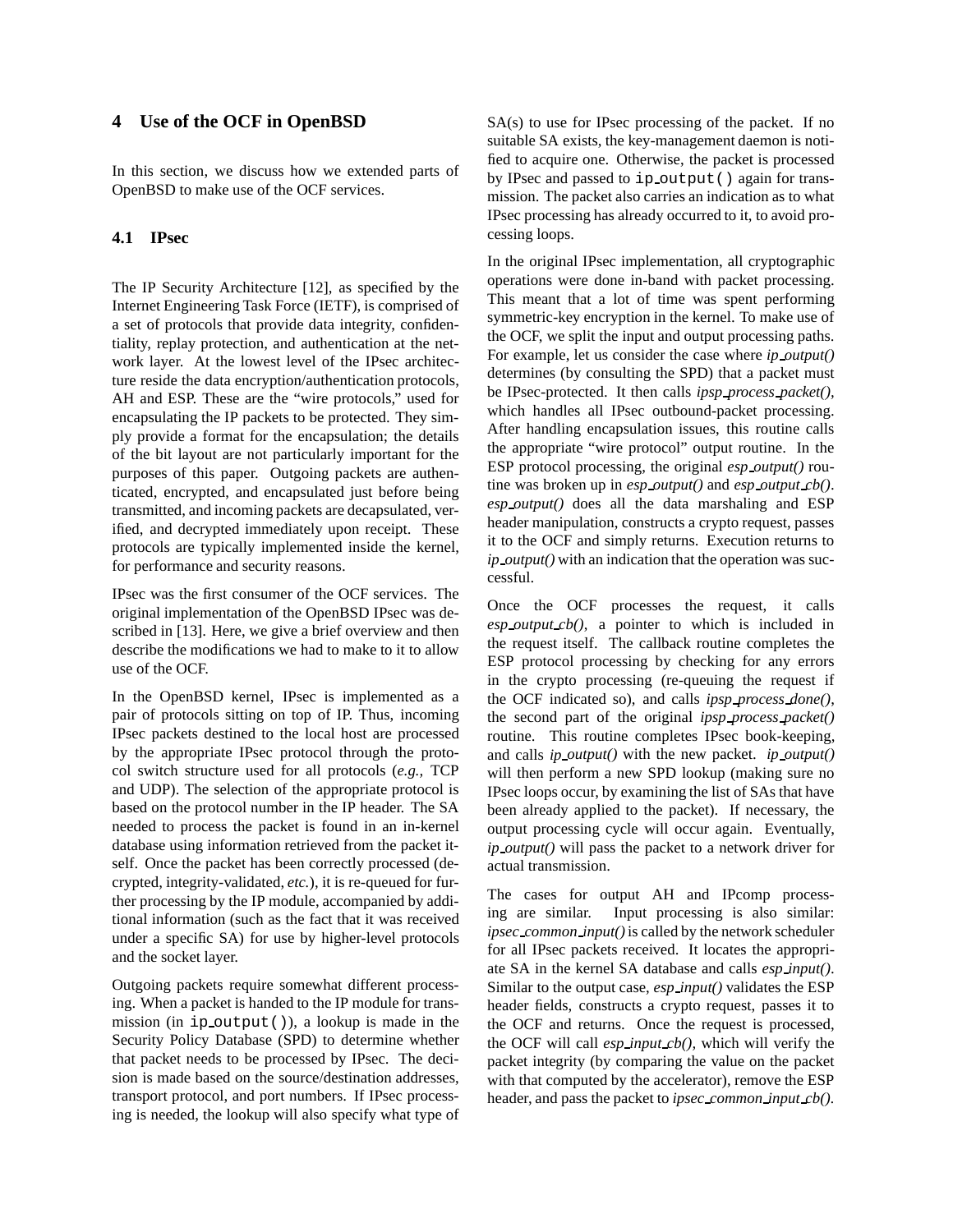This routine performs further sanity and security checks on the decrypted packet, and re-queues it for further processing by the IP layer. AH and IPcomp input processing is similar, as is the case of IPsec over IPv6.

Input ESP and AH processing offer one example of use of the opaque data passed with each crypto request, discussed in Section 3. All the cryptographic accelerators that support message authentication (MAC) algorithms only offer a "forward-compute" mode. That is, the card can only compute the MAC on the packet, and it is up to the operating system to verify its validity by comparing it with the received value. Thus, we use the opaque data to store the MAC value from the packet and instruct the OCF to write the new MAC value in the appropriate location in the packet — the operation is exactly the same as the output case. In the callbacks, we simply do a byte-wise comparison of the computed value (stored on the packet) and the received value (stored as opaque data in the request itself).

While the code was not very complicated, there were several minor headaches as a result of this asynchronous processing model. For example, one problem was communicating MTU information through arbitrarily-many IPsec SAs to the TCP layer, so as to correctly fragment application data and avoid fragmentation at the IP layer. We could not simply update the appropriate data structures with the correct MTU value after the packet had been encapsulated once, since we could not "peek" inside the encryption. Fortunately, we keep a record of which SAs have been applied to a packet during input and output processing. Thus, on receipt of the appropriate ICMP message, or when the IP layer indicates that the packet is too large to be transmitted without fragmentation, the list of SAs is traversed and each SA is updated with the correct MTU value based on its position in the SA chain (*i.e.,* the first SA on output will advertise a smaller MTU than the last one, the difference being the ESP headers and encryption padding). The next packet that tries to traverse the chain will encounter a correct MTU value.

# **4.2 /dev/crypto**

Building on our experience with the IPsec implementation, we turn our attention to exporting the OCF services to user-level applications. A /dev/crypto device driver exists which abstracts all the OCF functionality and provides a command set that can be used by OpenSSL (or other software that uses /dev/crypto directly). This interface is based on *ioctl()* calls and is thus fully synchronous (*i.e.,* applications can only have one request pending) — in the future, we intend to allow processes to issue multiple requests. Both symmetric and asymmetric operations are permitted using this framework; we will first describe the symmetric component.

Similar to the underlying OCF, this uses a session-based model, since the general case assumes that keys will be reused for a sequence of operations. After opening the /dev/crypto device and gaining a file descriptor fd, the caller requests that a new session be created with CIOCGSESSION for a certain cryptographic operation, and specifies all related parameters (*e.g.,* keys). Similar to the OCF, a single session supports both a cipher and a MAC, as we are simply exporting the same functionality available to the kernel. CIOCGSESSION returns a session identifier that can then be reused repeatedly for subsequent operations. When the session is no longer needed, it can be revoked using CIOCF-SESSION. Many sessions can be requested against a single file descriptor *fd*; all sessions follow a particular *fd* through *fork()* and *exec()* calls, and are not otherwise visible to other processes. Obviously, the last *close()* on *fd* destroys all the sessions.

If the request cannot be satisfied using hardware accelerators, the kernel will return an error of EINVAL, so the caller can fall back to a software implementation. We considered adding an *ioctl()* that describes the abilities of the available hardware, allowing an application to determine if the needed algorithm is supported by looking at a list. However, numerous other variables exist (key sizes, block sizes, alignment) which might be difficult to describe. For the time being, we have punted on this issue. However, when first called, the OpenSSL engine will enumerate all OCF-supported algorithms. It does so by issuing a CIOCGSESSION request for each algorithm it supports in software, and caches the result. If an algorithm is not provided by the OCF, the library will use its software implementation (in reality, the kernel will admit that it supports cryptographic algorithms that it implements in software, and OpenSSL will make use of them as if they were implemented by hardware, unless a *sysctl* variable is set to prohibit this, which is the default setting).

Once a session is established, blocks can be encrypted or decrypted using the CIOCCRYPT *ioctl()*. Each time this is used, the caller can specify a new IV or MAC information that they wish to fold into the operation. Input and output buffers are specified via separate pointers, but they can point to the same buffer for in-place encryption. Naturally, the data size provided by the caller must be rounded to the default block size of the algorithm being used. A data size limit of 262,140 bytes exists at the moment, to hide a similar limit found in some chipsets.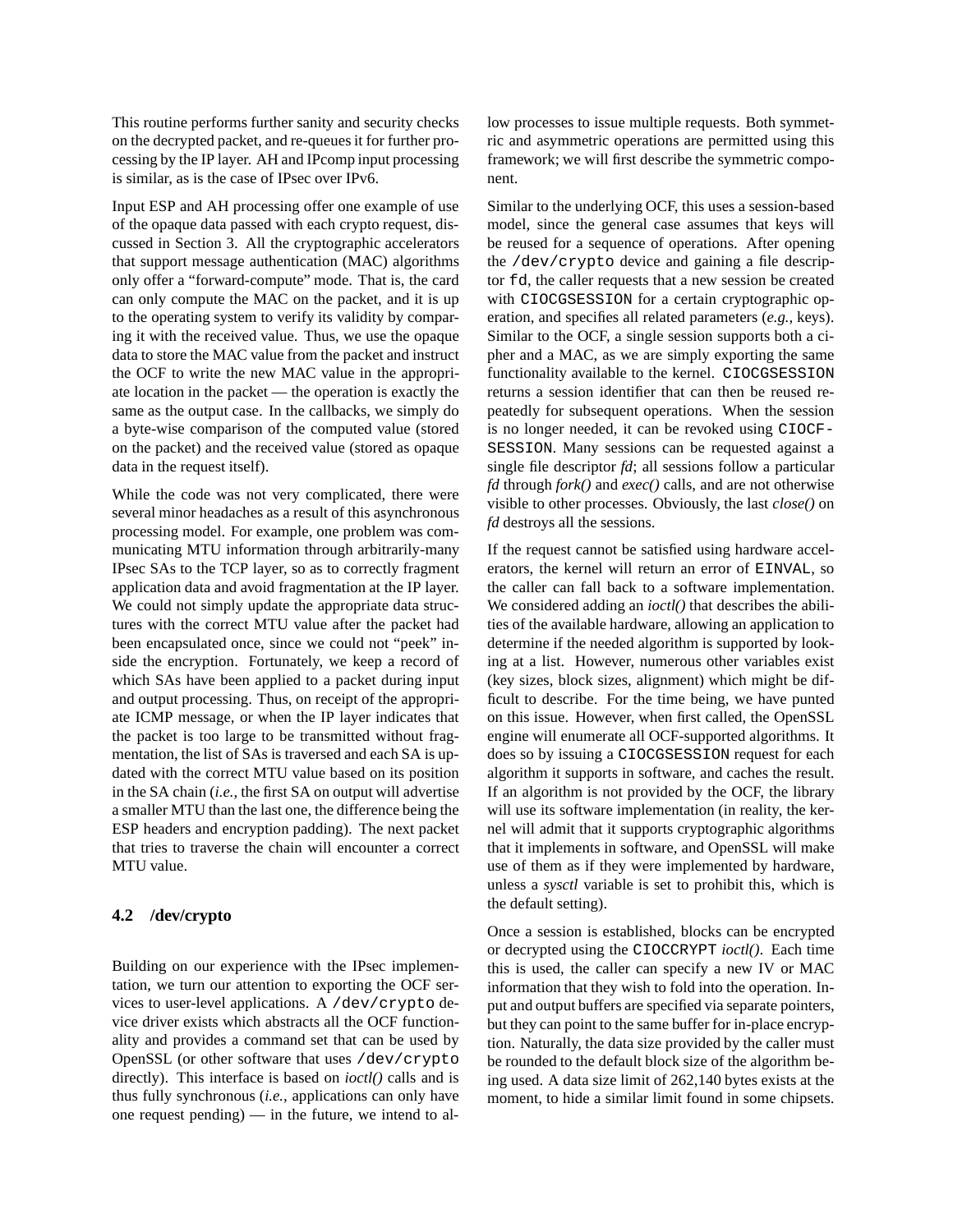In the future, we may support larger blocks by splitting operations into smaller chunks.

The user-land data blocks are copied into memory allocated inside the kernel address space. This data is formatted into *uio* blocks as mentioned in Section 3. The OCF is then called to perform the operation using the initialization information stored in the application's /dev/crypto session. If the operation is successful, the results are copied back to the application buffers. Obviously, the cost of these two copies is higher for larger block sizes, as we shall see in Section 5.4. In the future, we hope to use page flipping for larger blocks when the kernel memory subsystem supports this.

For asymmetric operations, no session is required. The CIOCKEY *ioctl()* is used in an atomic fashion for each individual operation. Five operations are provided, with CRK\_MOD\_EXP being the most important. Support for the others, CRK MOD EXP CRT, CRK DSA SIGN, CRK DSA VERIFY, and CRK DH COMPUTE KEY has not yet been completed. Each of these has an operationspecific number of input and output parameters, which are always a packed byte array of big integers. The particular format we chose for these parameters makes it easy to interface to OpenSSL "bignums," and to most of the early hardware we had access to.

Presently, OpenBSD lacks cloning devices. Therefore a cumbersome procedure for opening /dev/crypto must be followed. After the initial open() call, the caller must use *ioctl()* to retrieve a file descriptor (*fd*) to use, then perform all operations against this replacement *fd*. This replacement *fd* is a unique per-process descriptor, while the initially-opened one would naturally be shared between all callers. Without such semantics, the *fork()* and *exit()* system calls do not exhibit the expected semantics with respect to file-descriptor inheritance and closing. Just as bad, we would end up with all processes able to see and use each other's keys. When cloning devices are implemented in OpenBSD, we will change the user-level code (mostly OpenSSL) to no longer use this complicated procedure, but the kernel will retain it for backward compatibility. While writing this code, we ran into numerous strange and difficult resource-management issues for session teardown.

It should also be noted that applications using /dev/crypto must ensure they use *ioctl()* with the *F SETFD* command on the crypto descriptor to ensure that the "close-on-exec" flag is set. Otherwise, child processes will inherit unwanted descriptors, which is both a security and a resource-exhaustion concern.

#### **4.2.1 OpenSSL Enhancements**

In the past, programmers using OpenSSL (or its predecessor, SSLeay) directly called the generic crypto routines as they existed for each algorithm. More recently, programmers have been encouraged to use the *EVP* layer for dealing with symmetric algorithms. This provides a session-based model much like the /dev/crypto layer described in the previous section. Applications like OpenSSH, *mod ssl* (the Apache SSL module we use), and *sendmail* have matured to use these interfaces.

Newer OpenSSL code-bases contain an "engine" component. This allows asymmetric algorithms to be directed to a hardware driver; a number of stub functions are provided which typically interface with vendorspecific shared libraries to actually do the operation on the vendor's accelerator. Many of these subsystems interact badly and do not consider the effects of *chroot()* or other strange Unix behaviors, resulting in weak security models. Since we run Apache in a *chroot()*'ed environment in which there exists no */dev/crypto* device, we modified it to perform all necessary initializations prior to being sandboxed. We wrote our own engine modules that interacts directly with */dev/crypto,* without any of these surprises. Symmetric operations from the EVP layer are directly mapped into OCF requests. One major weakness is that the EVP layer has no concept of bundling algorithms. Thus, protocols that use encryption and MAC on a message, such as TLS and SSH version 2, sequentially issue two separate requests to */dev/crypto* through the EVP layer, resulting in unnecessary context switches, data copying, and DMA transactions. Thus, the EVP layer currently does not pass MAC operations to the OCF.

### **5 Performance Evaluation**

In this section, we analyze the performance of the cryptographic framework. We have ran a series of microbenchmarks that allowed us to determine the limits of the framework and potential directions for improvement. We use the OCF for simple cryptographic tasks, comparing different cryptographic accelerators with the case of pure-software encryption, and provide a cost breakdown. We also attempt to quantify the benefits to be had by the system at large, when off-loading cryptographic operations to hardware accelerators. Finally, we evaluate the load-balancing feature of OCF, by simultaneously using multiple accelerators on the same machine.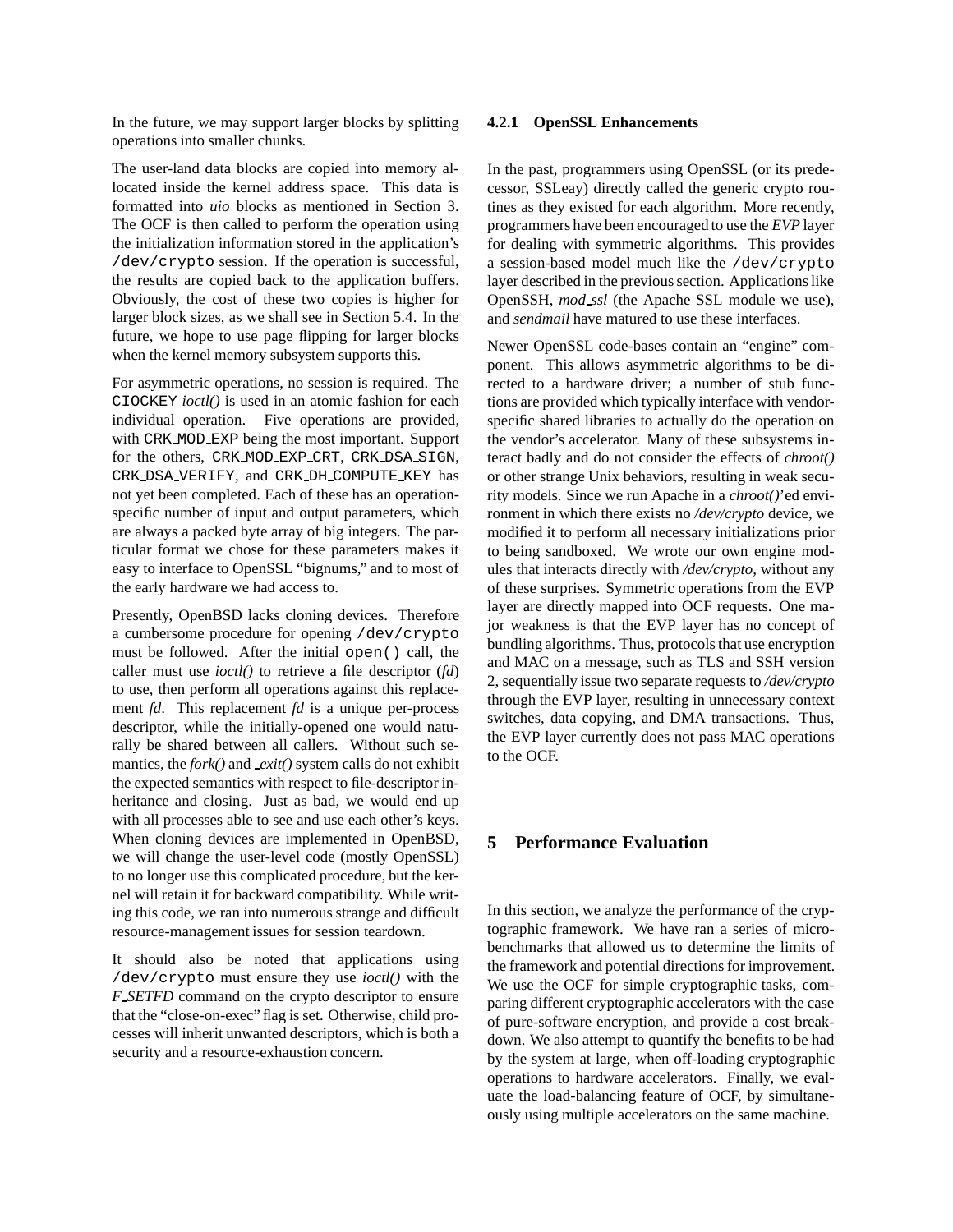#### **5.1 Testbed**

For our tests, we use two identical machines. The machines have 1.4 Ghz Pentium III processors on Tyan Thunder HEsl-T motherboards. These motherboards have three independent PCI busses: 32bit/33Mhz/5V, 64bit/66Mhz/5V, and 64bit/66Mhz/3.3V. The boards use 512MB of 133Mhz registered SDRAM and are based on the ServerWorks HESL chipset. We placed the crypto card being tested either on the 64bit/66mhz/3.3V bus or the 32bit/33Mhz/5V bus, as appropriate for the card. The crypto cards we used are:

- Broadcom 5805 reference design board (32bit).
- Broadcom 5820 reference design board (64bit).
- GTGI XL-Crypt (based on the Hifn 7811 chip) (32bit).
- NETSEC 7751 (based on the Hifn 7751 chip) (32bit).
- Hifn 6500 reference design board (32bit).
- Hifn 7814 reference design board (64bit).

The Hifn data-sheet gives a peak performance for the 7751 chip of 62 Mbps for encryption and 110 Mbps decryption, when using IPsec with 3DES/SHA1/LZS (LZS is a data-compression algorithm). When the 3DES engine alone is used, both encryption and decryption throughput are 83 Mbps. Broadcom's web site places the peak performance of the 5820 chip at 310 Mbps of 3DES-SHA1, when used in IPsec. Furthermore, they claim 800 1024-bit RSA signature computations persecond.

#### **5.2 OCF Throughput**

To determine the raw performance of OCF, we use a single-threaded program that repeatedly encrypts and decrypts a fixed amount of data with various symmetrickey algorithms, using the */dev/crypto* interface. We run the test against all the hardware accelerators listed in the previous section, as well as using the kernel-resident software implementation of the algorithms. We vary the amount of data to be processed per request across experiments. To measure the overhead of OCF without the cryptographic algorithms, we added to the kernel a *null* algorithm that simply returns the data to the caller without performing any processing. The results can be seen in Figure 1.



Figure 1: **Crypto-hardware performance. The** *KERNEL-NULL* **bar indicates use of the** *null* **encryption algorithm. The** *KERNEL-DES* **and** *KERNEL-3DES* **bars indicate use of the software DES and 3DES implementations in the kernel. The remaining bars indicate use of the various hardware accelerators. The vertical axis unit is Mbits/second.**

We can make several observations on this graph. First, even when no actual crypto is done, the ceiling of the throughput is surprisingly low for small-size operations (64 bytes). In this case, the measured cost consists of the overhead of system call invocation, argument validation, and crypto-thread scheduling. As larger buffers are passed to the kernel, the throughput increases dramatically, despite the increasing cost of memory-copying larger buffers in and out of the kernel. When we use 1024-byte buffers, performance in the no-encryption case jumps to 420 Mbps; for 8192-byte buffers, the framework peaks at about 600 Mbps.

Notice however that this peak corresponds to a single process issuing crypto requests. This process is blocked after each request, the scheduler context-switches to the crypto thread (which was blocked waiting for requests), the *null* algorithm executes and the completed request is passed back to the */dev/crypto* driver, which wakes up the blocked user-level process. If many processes are issuing requests, the crypto thread's request queue will contain multiple requests. When we run multiple processes, each will queue a request (and be blocked by */dev/crypto*); the crypto thread will process all these requests in a flurry of activity, and cause all processes to wake up in synchrony. The crypto thread will then go back to sleep, while each of the processes will issue another request. This cycle repeats for the duration of the experiment. As a result, more processes using the OCF result in increased aggregate throughput, simultaneously increasing the average processing latency.

These buffer sizes are close to the typical sizes of re-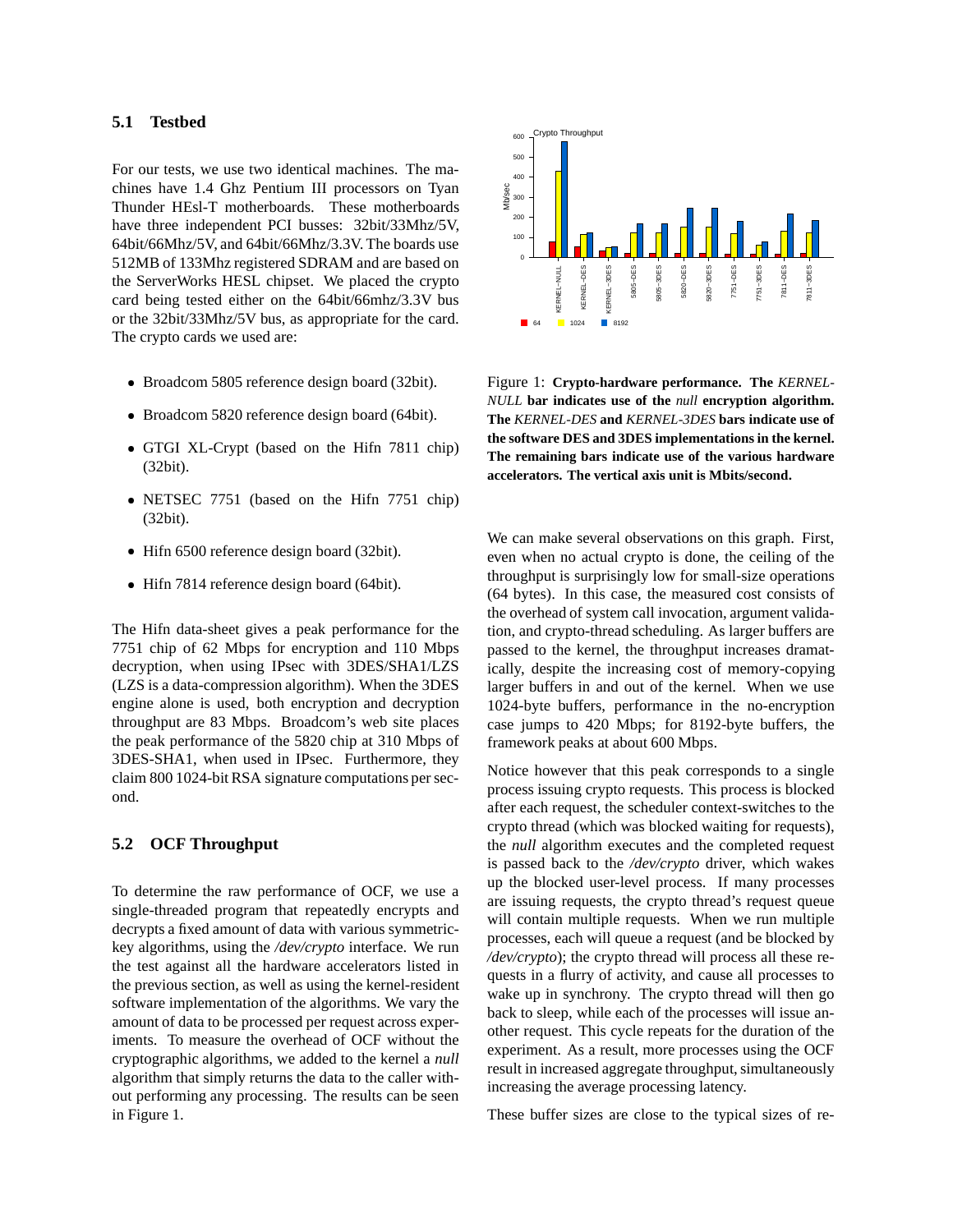quests issued by some of the most-commonly used applications:

- *SSH* keyboard input results in many small requests (so we are close to the 64-byte case); responses from the server are larger, but not considerably so. When X forwarding is used, we can occasionally get larger buffers.
- *SCP/SFTP* issue larger requests; OpenSSH, a popular implementation, uses requests of 4 KB.
- *SSL/TLS* also issue large requests. The maximum size of an SSL record is 16 KB, but can be less if (optional) compression is used.
- *IPsec* processes packets at the network layer. Such traffic is trimodal [3]: about 40% of packets are 40– 60 bytes (the vast majority of these being TCP acknowledgments), with the remainder split between 576 bytes (TCP MSS when no Path MTU Discovery is used) and 1460 bytes (when Path MTU Discovery is used).

When we use real cryptographic algorithms, we notice that the performance of DES done in software is close to that of no encryption for small packet sizes; even 3DES performance is just half of the no-encryption case. If we use larger buffer sizes, the performance of software crypto done in the kernel (the KERNEL-\* labeled bars) degrades rapidly. When we use hardware accelerators, we notice two different trends. For small buffers, the performance degrades with respect to the software case. This indicates that the additive costs of system call invocation, OCF processing, and the 2 PCI transactions (to/from the crypto cards) dominate the cost of doing crypto. However, as we move to larger buffer sizes, performance quickly improves as these overheads are amortized over larger buffers, despite the fact that more data has to be copied in and out of the kernel and over the PCI bus. Thus, to improve the performance of the system when applications issue large numbers of small requests, either request-batching should be done, a faster processor should be used, or the number of user/kernel crossings should be minimized. When larger buffers are being processed, it pays off to use some cryptographic accelerators, although not all such cards are equal in terms of performance.

Notice that the performance of DES and 3DES is the same in each of the 5805 and 5820 cards; these cards really implement only 3DES in Encrypt-Decrypt-Encrypt (EDE) mode, and emulate DES by loading the same key in one of the Encrypt and the Decrypt engines (effectively canceling each other out). In contrast, the 7751

seems to implement two separate crypto engines for DES and 3DES, or uses a shortcut in its 3DES engine. The 7811 seems to implement different engines as well, but the performance difference between the two is not as pronounced.



Figure 2: **RSA signature generation. The horizontal axis indicates the modulus size, in bits. The vertical axis indicates number of operations per second.**

Similarly, we measure the performance of OCF for public-key operations. In this case, there are no kernelresident software public-key algorithms. We count the number of RSA signature generations and verifications per second, for different accelerators and key sizes (512 to 4096 bits, as supported by the each cards). The results are shown in Figures 2 and 3.

The Hifn 6500 and 7814 are geared more towards slower, embedded applications, so the fact that their performance is considerably worse than software is not surprising. The number of verifications is much larger than the number of signature generations in unit time. This is because, as with most crypto libraries, OpenSSL opts for small values for the public part of the RSA key (typically,  $2^{16} + 1$ ) and correspondingly large values for the private key. This causes the public-key operations (encryption and verification) to be much faster than the private-key operations, even though they are in principle the same operation (modular exponentiation).

Another interesting observation is that the RSA sign throughput is higher in the software case (see Figure 2). This happens because the CPU on the crypto-card is slower than the host CPU and optimized for bit operations, which is as useful for public key cryptography. So the *"anomaly"* in Figure 2 is actually expected. However, as we mentioned in Section 5.1, Broadcom claims that the 5820 can perform 800 RSA signature operations per second with 1024-bit keys. In our case, we only see slightly over 100. There are two explanations for this. First, we are under-utilizing the 5820: there is only one thread issuing RSA sign operations, which is blocked waiting termination of each request. Once the card com-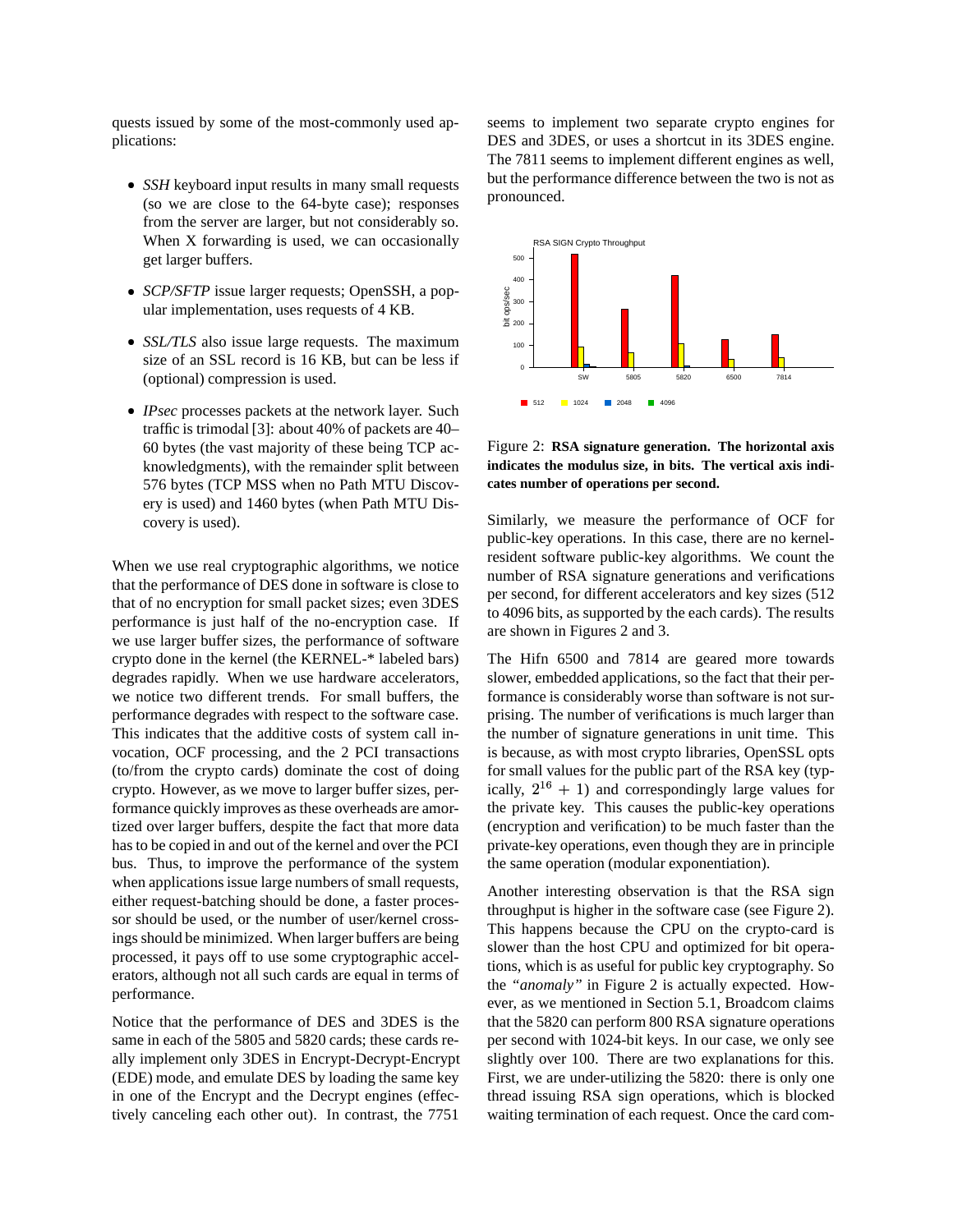

Figure 3: **RSA signature verification. The horizontal axis indicates the modulus size, in bits. The vertical axis indicates operations per second.**

putes the signature, it has to wait for the crypto framework to wake up the blocked process, then the scheduler to context-switch to it, the process to issue an *ioctl()* call to get the results, and then another *ioctl()* call to issue the next request, which is placed on the crypto thread's queue. Finally, the scheduler has to context-switch to the crypto thread. During all this time, the accelerator is idle, since there is no other process using it. The second reason for the higher vendor-stated performance is that the tests they performed used the CRT parameters for the RSA operations, which make RSA processing considerably faster. However, for implementation reasons, our OpenSSL engine does not use CRT parameters yet.

#### **5.3 System-wide Effects**

To determine the system-wide benefits of offloading cryptographic processing, we run multiple threads (up to 24) of the openssl speed benchmark with various algorithms, while at the same time we run a simple CPU-intensive job. The CPU *"hog"* process consists of a small program that performs  $2^{32}$  function calls, each function call performing an integer-multiply operation. The elapsed time for the CPU hog process was recorded for each *(algorithm, number of threads)* tuple. As we see in Figure 4, the crypto accelerators very effectively eliminate contention for the otherwise-shared resource, the CPU, whether the crypto performed is symmetric (DES, 3DES) or asymmetric (DSA with 1024-bit keys). The execution time for the hog process remains constant, regardless of the number of threads of execution.

#### **5.4 Load Balancing**

Finally, we wish to determine how well the OCF can load-balance crypto requests when multiple accelerators



Figure 4: **Program execution time while multiple threads perform crypto-operations in parallel. The bars show the elapsed time in seconds for executing the CPU-bound process for different algorithms and numbers of threads.**

are available, and the aggregate throughput that can be achieved in that scenario. We use a custom-made card by Avaya that contains four Hifn 7751 chips that can be used as different devices through a PCI bridge resident on the card. We use multiple threads that issue encryption requests for 3DES, and vary the buffer size across different runs. The results are shown in Table 1. As we can see, performance peaks in the case of 32 threads and 16 KB buffers at 320 Mbps, which is over 96% of the maximum rated throughput of four Hifn 7751 chips. The card was installed on the 64bit/66Mhz PCI bus, but because the chip is a 32bit/33Mhz device, the maximum bus transfer rate is 1.056 Gbps. At our peak rate, we use over 640 Mbps of the bus: 320 Mbps for data in each direction (to and from the card), plus the transfer initialization commands and descriptor ring probing, *etc.,* thus utilizing over 60% of the PCI bus. Notice that because the card uses a PCI bridge, a 2-cycle latency is added on each PCI transaction.

The card was installed on the 64bit/66Mhz bus because the system's 32bit/33Mhz bus exhibited surprisingly bad performance, probably because many other system components are found on that bus and likely cause contention: since the machine is operating as it normally would while this test is being run, the scheduler is active, and two clock interrupts are being received at 100 and 128 Hz respectively. Other devices are also generating their own interrupts.

Another possible cause is an artifact of the i386 *spl* protection method: a regular *spl* subsystem disables the interrupts from a certain class of devices at the invocation of an *splX()* call. For instance, calling *splbio()* blocks reception of interrupts from all devices which are in the "bio" class of devices. On the i386, the registers used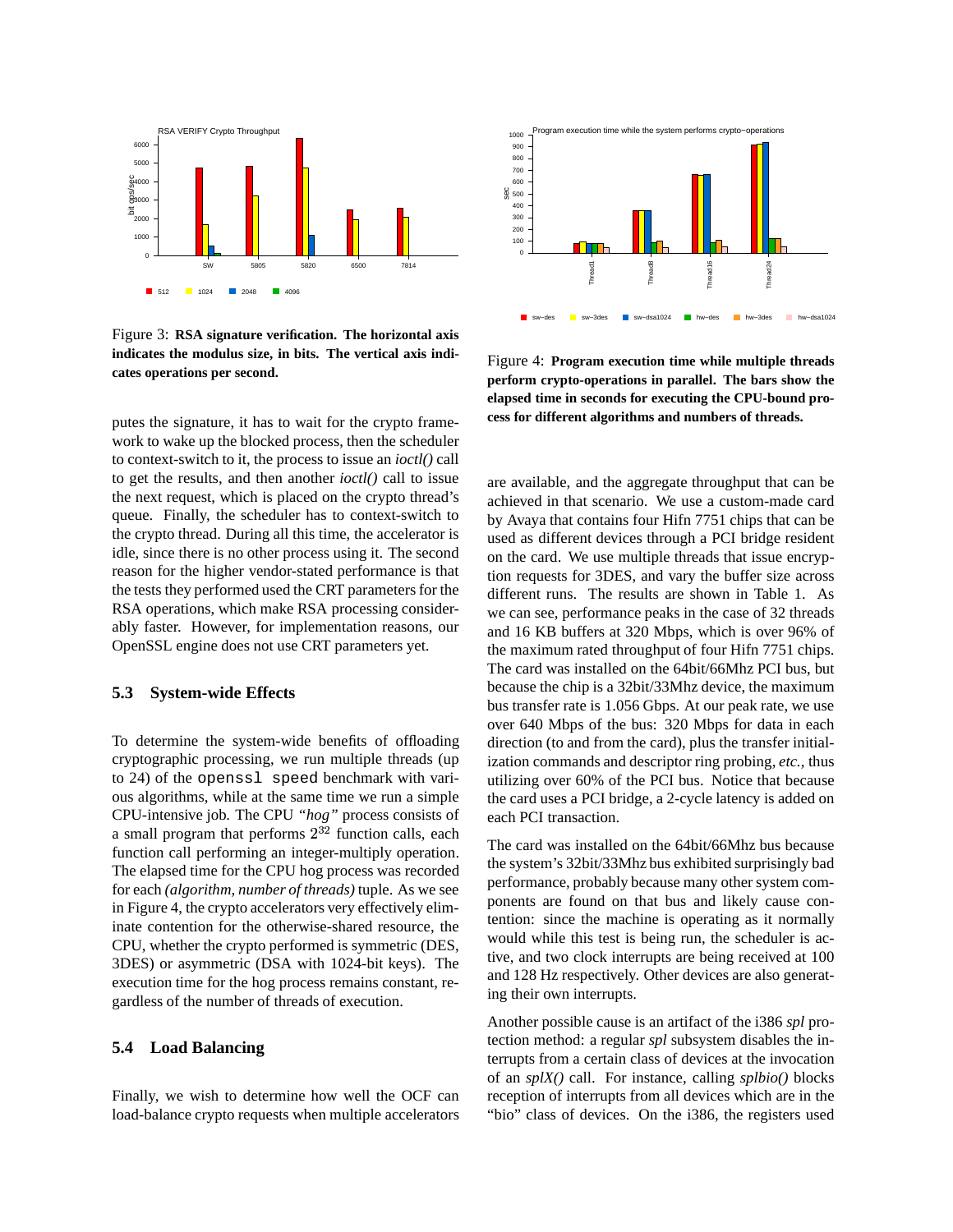| Number of threads | 16 bytes    | 64 bytes     | 256 bytes  | 1024 bytes  | 8192 bytes  | 16384 bytes |
|-------------------|-------------|--------------|------------|-------------|-------------|-------------|
|                   | $3.06$ Mbps | $11.45$ Mbps | 33.15 Mbps | 59.49 Mbps  | 79.19 Mbps  | 80.75 Mbps  |
|                   | $5.53$ Mbps | 18.40 Mbps   | 56.07 Mbps | 111.60 Mbps | 154.18 Mbps | 160.02 Mbps |
|                   | 6.44 Mbps   | $23.25$ Mbps | 71.31 Mbps | 152.28 Mbps | 229.60 Mbps | 238.24 Mbps |
|                   | 6.83 Mbps   | 25.77 Mbps   | 80.91 Mbps | 182.65 Mbps | 292.15 Mbps | 299.33 Mbps |
| 32                | $7.37$ Mbps | 27.51 Mbps   | 94.05 Mbps | 249.17 Mbps | 313.79 Mbps | 320.19 Mbps |

Table 1: **Crypto-request load-balancing using a quad-Hifn 7751 card on a PCI 64bit/66Mhz bus.**

| Number of threads | 16 bytes | 64 bytes                     | 256 bytes                                                                                               | 1024 bytes                                           | 8192 bytes | 16384 bytes |
|-------------------|----------|------------------------------|---------------------------------------------------------------------------------------------------------|------------------------------------------------------|------------|-------------|
|                   |          | 5.42 Mbps $\vert$ 18.88 Mbps |                                                                                                         | 61.94 Mbps   151.95 Mbps   300.88 Mbps   254.79 Mbps |            |             |
|                   |          |                              | 9.91 Mbps $\mid$ 37.01 Mbps $\mid$ 120.71 Mbps $\mid$ 410.27 Mbps $\mid$ 758.85 Mbps $\mid$ 801.81 Mbps |                                                      |            |             |

Table 2: **Crypto-request load-balancing using four 5820 cards on a PCI 64bit/66Mhz bus.**

to do interrupt blocking (found on the programmable interrupt controller, also known as the PIC) are located on the 8Mhz ISA bus, which is what OpenBSD uses for interrupt management (as opposed to the APIC).

Worse yet, some operations on this device require a 1 *usec* delay before taking effect. To partially mitigate this extremely high overhead, the i386 kernel interrupt model instead makes the vectors for blocked interrupt routines point to a single-depth queuing function which does the actual interrupt blocking at the time of reception. When the *spl* is lowered again, the original interrupt handler is called. However, the 8Mhz ISA bus still had to be accessed. This has the effect of further reducing the available bandwidth on the PCI bus. One smallbuffer benchmark generated over 62,000 interrupts/sec; we believe that the *spl* optimization is failing under such load.

Using four 5820 cards on a 64bit/66Mhz PCI bus allows us to achieve even higher throughput, as shown in Table 2. We show only the 1 and 32-thread tests; the rest of the measurements followed a similar curve as the quad-7751. Performance peaked at over 800 Mbps of crypto throughput. Using the same analysis as before, we are using in excess of 1.6 Gbps of the fast-PCI bus, which has a throughput of 4.22 Gbps, achieving slightly over 38% utilization of the bus. As we mentioned in Section 5.1, the vendor rates this card at 310 Mbps. Thus, the maximum theoretical attainable rate would be 1.24 Gbps. We achieve 64.5% utilization of the four cards in this case. A rough sampling of CPU utilization during these large block benchmarks on both cards showed around 10,000 interrupts/second, which is substantial for a PC.

Investigating further, we determined that all four 5820 cards were sharing *irq* 11. Thus, it is possible that the culprit is the *spl* optimization previously mentioned, at least for the small buffer sizes: the *vmstat* utility shows us anything from 50,000 to 60,000 interrupts per second when processing buffers of 16 to 1024 bytes. Furthermore, because of a quirk in the processing of shared *irq* handlers, some cards experience slightly worse interrupt-service latency: shared *irq* handlers are placed in a linked list; if multiple cards raise the interrupt at the same time, the list will be traversed from the beginning for each interrupt raised — and each *irq* handler will poll the corresponding card to determine if the interrupt was issued by it. However, fixing this quirk or moving the cards on different *irq*'s did not significantly improve throughput.

When we use 8192-byte buffers, the interrupt count drops to 12,000, which the system can handle. In each of these cases, the system spends approximately 65% of its time inside the kernel. Most of this cost can be attributed to data copying. However, as we move to larger buffer sizes, we find the system spending 89% of its time in the kernel, and only 1.9% in user applications, for the case of 16 KB buffers. The number of interrupts in this case is only 5,600, which the system can easily handle. The problem here is that there is considerable data copyin/copyout between the kernel and the applications; aggravating the situation, while such data copying is in progress no other thread can execute, causing a "convoy" effect: while the kernel is copying a 16 KB buffer to the application buffer, interrupts arrive that cause more completed requests to be placed on the crypto thread's "completed" queue. The system will not allow the applications to run again before all completed requests are handled, which cause more data copying. Thus, the queue will almost drain before applications will be able to issue requests again and refill it. We intend to further investigate this phenomenon.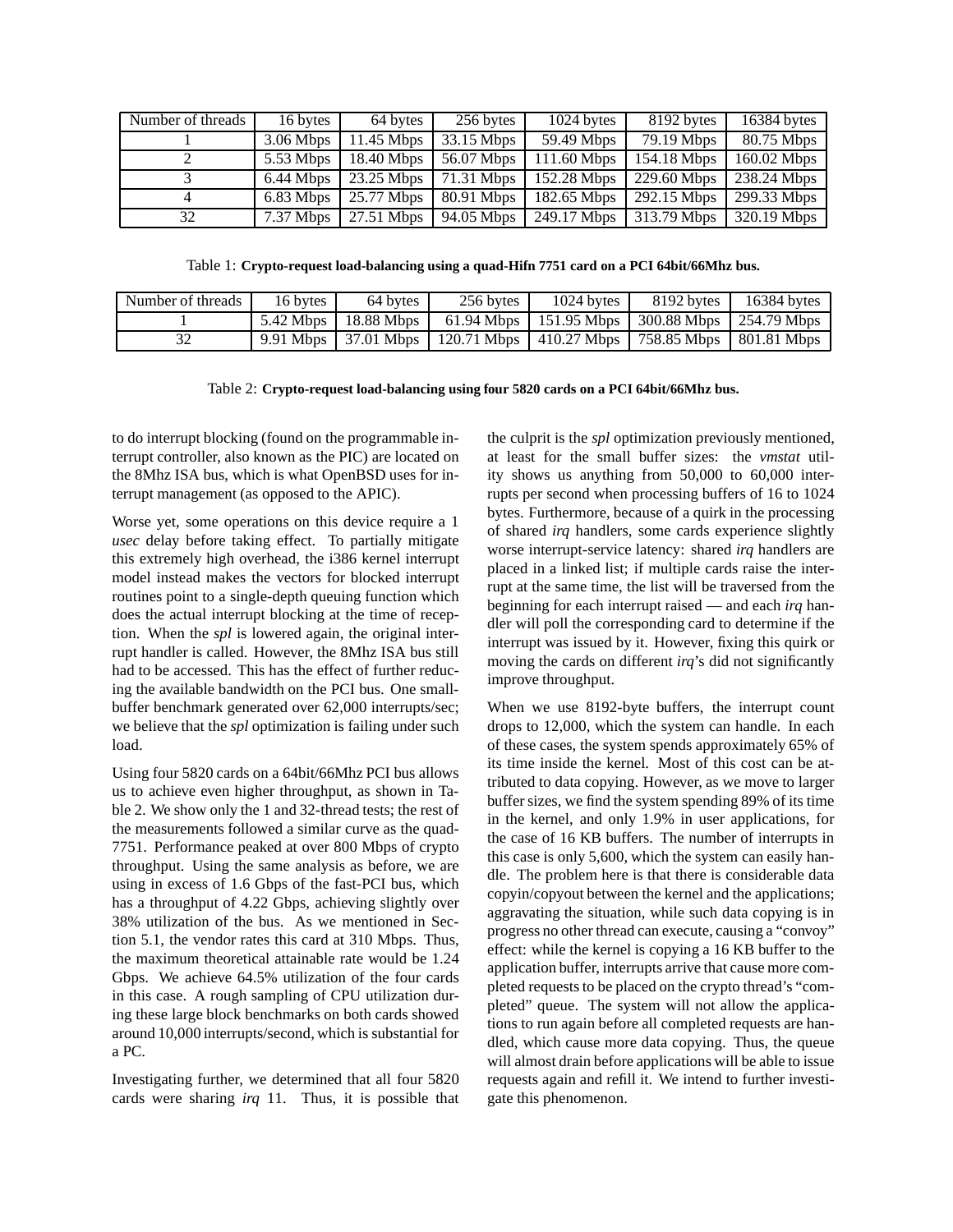Fundamentally, the data copyin/copyout limitation is inherent in the memory subsystem. We measured its writebandwidth to be approximately 2.4 Gbps. Using the crypto cards, we are in fact doing 3 memory-write operations for each data buffer: one copyin to the kernel, one DMA from the card to main memory, and one copyout to the application. Notice that data DMA'ed in from the card is not resident in the CPU cache, as all such data is considered "suspect" for caching purposes. In addition, there is an equal amount of memory reads (copyin, DMA in from the card, copyout). Each of those transfers represents an aggregate of 800 Mbps. When we ran the same test with three 5820 cards, performance slightly improved to 841.7 Mbps in the case of 16 KB buffers, achieving over 90% utilization of the three cards. In this case, the memory subsystem is still saturated, but the cards can more easily get a PCI-bus grant and perform the DMA.

# **6 Discussion**

### **6.1 Cryptography in the Kernel**

As we saw in the previous section, the influence of multithreading on performance is strong, which suggests that busy servers can make better use of hardware cryptography than clients. This supports the observations of Dean, *et al.* [6] that it may make sense to make cryptography a shared network service to achieve the best cost/performance in a secure system. Notice that, within the boundaries of one host (operating system instance), this is precisely what the OCF does. We should also mention that use of a threaded model for applications involves an obvious security *vs.* implementation complexity trade-off.

Although the performance of individual applications may not improve drastically when using an accelerator, it appears that the *aggregate* performance of a number of applications (as may be the case in a system with many remote login sessions, a busy web server, or a VPN gateway) does improve, as a result of increased utilization. Furthermore, hardware accelerators can give a performance boost to the rest of the system, as was seen in Figure 4. Very simply, they eliminate contention for the CPU, which is a resource shared by all applications and the operating system itself. Thus, while throughput is not drastically improved (and may in fact degrade in certain scenarios) with use of hardware acceleration, overall system utilization improves because the main CPU is left to perform other tasks.

#### **6.2 System Architecture**

As we saw in Section 5.4, data copying and the PCI bus quickly become the limiting factor. In practice, the situation is even worse since cryptography is used in conjunction with either network security protocols, in which case the network interface card (NIC) contents for a slice of the PCI bandwidth, or with filesystem encryption, in which case the storage device claims a portion of the bus. This situation suggests that, for maximum performance, cryptographic support must be provided by the individual devices (*e.g.,* NICs, disk controllers, *etc.*). Alternatively, cryptographic support must be located elsewhere in the system architecture (*e.g.,* attached to the main CPU, the system "north bridge" (as the video subsystem is), or the memory subsystem. Any of these approaches, if implemented correctly, will improve application performance by reducing contention for the PCI bus, but at the same time will create new challenges for operating systems that have to support these new devices, such as session migration and fail-over (which the OCF supports by design, as we discussed in Section 3).

Although the OCF does not directly take advantage of NICs that support IPsec-processing offloading, since they are not general-purpose cryptographic accelerators, we have extended the IPsec stack to use them. The cards of this type we are familiar with are 100 Mbps fullduplex Ethernet, and it seems reasonable to assume that they can achieve that performance, given our results with dedicated cryptographic processors. Unfortunately, at the time this paper was written, we did not have enough information to write a device driver that could take advantage of such features. We are also not aware of any commercially-available hard drive controllers that provide built-in encryption services.

#### **6.3 The Effect of Small Requests**

The nature of the challenge for operating systems and their support for cryptography is clear. On every measurement, without exception, small-sized operations fare much worse than those performed on large data buffers. In some cases, buffer size influences performance more than the choice between hardware or software cryptography. This suggests that the per-operation overhead is very high, and this is clear from the larger data sizes, which get close to the throughput advertised by the board manufacturer, which we presume is "best-case". In this respect, our findings confirm those of [15]. Since many cryptographic protocols are transactional in nature rather than bulk transfers, these small data operations will be the common case. Energy should be spent on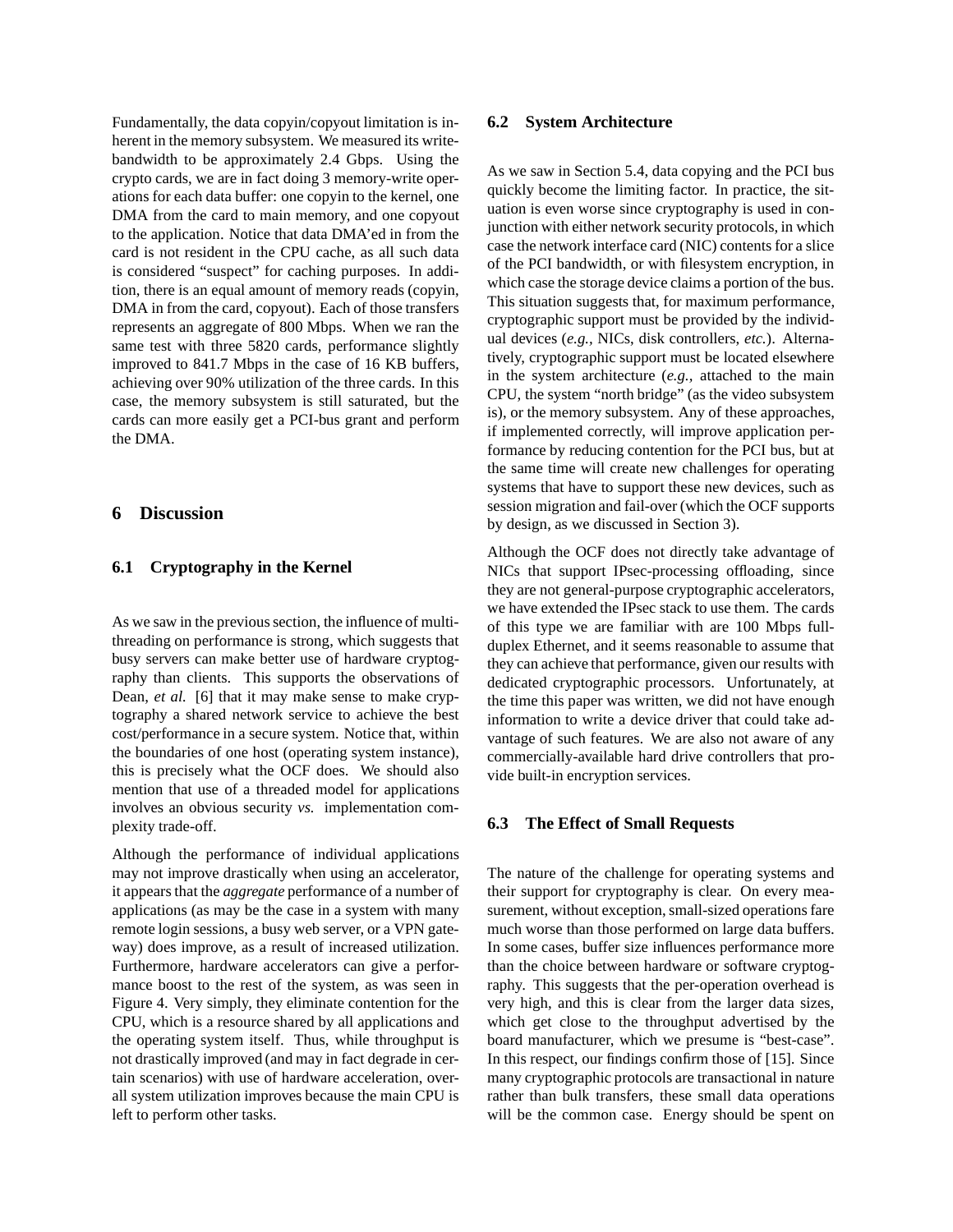reducing the overhead of such cases.

As we mentioned in Section 5.2, there are several possible approaches: request-batching, kernel crossing and/or PCI transaction minimization, or simply use of a faster processor. These are more cost-effective solutions than deploying a hardware accelerator. In situations where bulk data transfer is the norm (as may be the case in the various Storage Area Network technologies currently under consideration), cryptographic accelerators can drastically improve performance, especially for the more "expensive" algorithms such as 3DES. Unfortunately, there were no commercially available hardware accelerators for AES supported by OpenBSD, so we cannot compare the software and hardware cases for that algorithm. However, recent attacks against AES make likely the continued use of 3DES in many environments.

#### **6.4 Other Optimizations and Future Work**

**Smarter load balancing.** The load-balancing currently done in OCF, as discussed in Section 3, is very simple. It performs load-balancing of sessions, by keeping a record of the active sessions per producer and selecting the least-loaded one. However, not all sessions are equivalent in terms of processing requirements: an FTP-over-IPsec session will use the OCF more heavily than a telnet-over-IPsec one. Furthermore, the current scheme does not perform load-balancing for public-key operations. Finally, all producers of crypto services are considered equal, in terms of performance. All these issues point to several potential improvements that can be made to the OCF.

For example, drivers can state their peak performance (experimentally measured, using the vendor-provided numbers, or measured at system boot time), and the OCF can keep a record of the number of operations actively pending on each driver. However, this requires sessions to be simultaneously established on all these cards; as these cards have a limited amount of memory for session caching, this approach is perhaps not optimal for a very busy system. One potential solution is to allow the OCF to do dynamic load-balancing of sessions, replicating and tearing them down on additional cards based on their measured traffic, by maintaining session information internally. Asymmetric operations are easier to load balance, as they do not depend on the concept of the session. An additional benefit of implementing loadbalancing in this way is that we can let the software driver handle small requests, reducing latency, and use the hardware producers for larger requests. One complication to this is that many cards (*e.g.,* Hifn) do not export internal state such as IVs or intermediate MAC results, which makes such session sharing difficult.

**Algorithm-chaining across cards.** It is possible that an OCF consumer needs to chain together a number of cryptographic algorithms, but no hardware producer implements all these. Currently, this would cause the session to be established on the software pseudo-driver (which implements all algorithms). However, by maintaining session information inside the OCF, it is possible to create "virtual sessions" across multiple (hardware and software) producers. In this case, the OCF will issue multiple sequential requests to the various producers, invoking the consumer-specified callback routine at the end. We have a prototype of this, but we need to further evaluate the performance implications and tradeoffs of doing multiple PCI transactions.

**Asymmetric Multiprocessing (AMP) support.** There is an increasing number of multi-processor systems. Most of these under-utilize the secondary processor, as many modern tasks are I/O-limited. Furthermore, it seems likely that the first version of SMP support for OpenBSD will be very coarse-grained: only one processor (and process) can be inside the kernel at a time. An alternative approach is to designate the secondary processor as a dedicated cryptographic accelerator that registers with the OCF as such. No special support by the OCF is necessary, and we are currently working toward an implementation of this.

**OpenSSL support algorithm-chaining with OCF.** As we mentioned in Section 4.2, TLS and SSH use the OCF at the granularity of the algorithm. That is, if both an encryption and a message authentication (MAC) algorithm have to be applied on an outgoing message, there will be two distinct calls to the OCF via */dev/crypto.* (The same situation holds for incoming messages.) Since the OCF supports algorithm chaining, there is no reason why OpenSSL cannot take advantage of this to reduce the number of user/kernel crossings. This requires modification of the TLS implementation in OpenSSL and of OpenSSH, to support this algorithm chaining. While this is purely an implementation matter, the complexity of the OpenSSL code is a significant deterrent to progress in this direction.

**Minimize number user/kernel crossings and data copying.** In most practical uses of the OCF (especially in protocols like TLS or SSH), an application issues one or more crypto requests via */dev/crypto,* followed by a *write()* or *send()* call to transmit the data. Similarly, a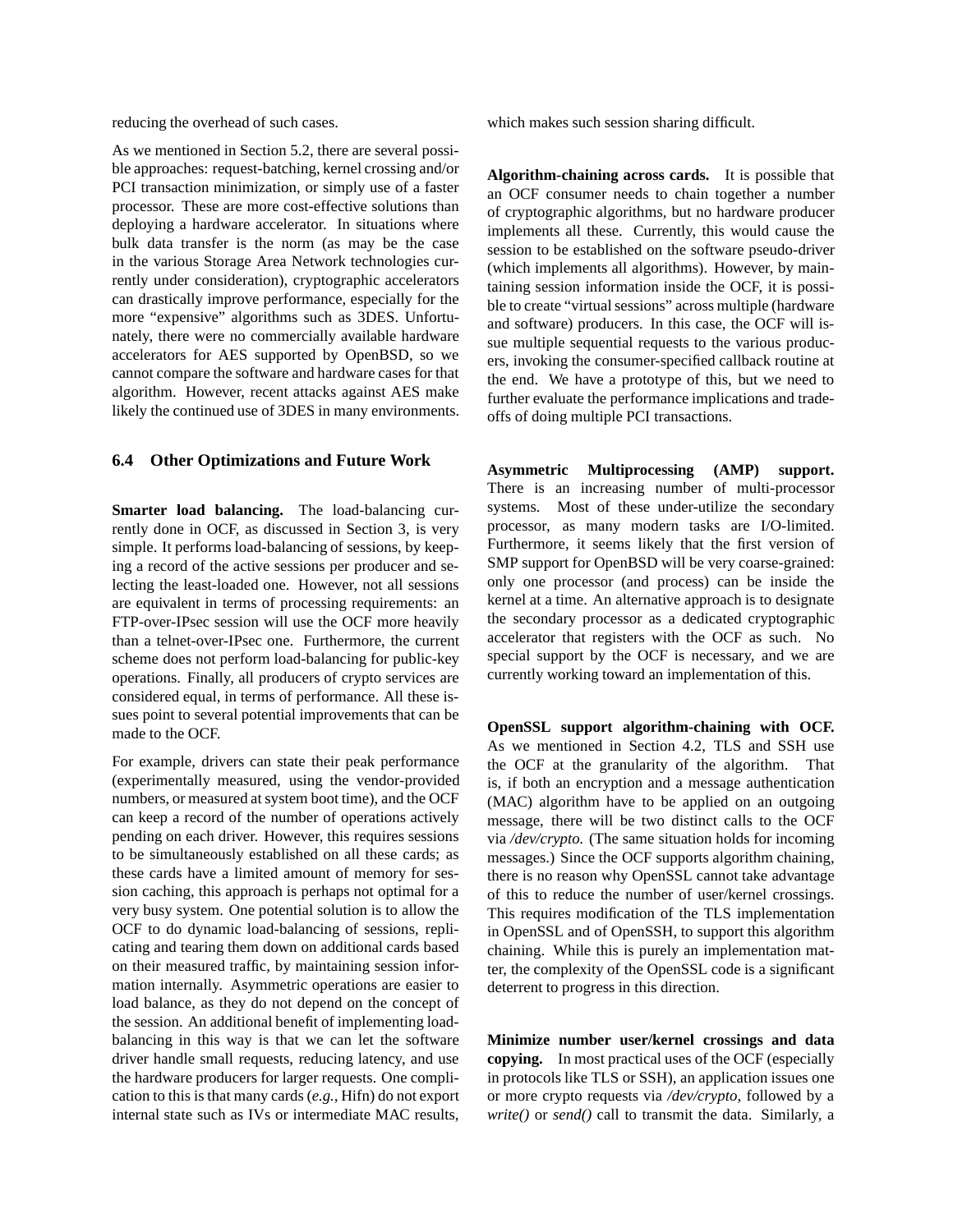*read()* or *recv()* call is followed by a number of requests to */dev/crypto.* This implies considerable data copying to and from the kernel, and potentially unnecessary context switching back and forth. An alternative approach is to "link" some crypto context to a socket or file descriptor (when doing application-level file encryption), such that data sent or received on that file descriptor are processed appropriately by the kernel: for example, a TLS implementation might construct a data record and simply *write()* it to the socket (one data copy and kernel crossing), only to have the kernel pass it to the OCF for processing before actually passing it on to TCP for transmission. This requires some discipline by the application, which must set the state on the socket and only *write()* appropriately-formatted record, as well as some support in the kernel to decode incoming TLS or SSH frames for processing by the OCF before passing them on to the application.

Another potential approach is to do "page sharing" of data buffers; when a request is given to */dev/crypto,* the kernel removes the page from the process's address space and maps it in its own. When the request is done, the kernel re-maps the page back to the process's address space, avoiding all data copying. This works well as long as */dev/crypto* remains a synchronous interface. If processes are allowed to have multiple pending requests, accesses to that page while it is being shared with the kernel must be caught and handled, similar to the way copy-on-write of memory pages is handled. An alternative is to block any process that tries to access such pinned-down pages until the crypto request is completed. Obviously, pages that are shared between processes can cause similar problems even in the current mode of operation. Operations that cross page boundaries also have to be dealt carefully.

# **7 Conclusions**

We presented the OpenBSD Cryptographic Framework (OCF), a service virtualization layer implemented inside the kernel, that provides uniform access to cryptographic hardware accelerator cards by hiding card-specific details behind a carefully designed API. Other kernel subsystems and user-level processes can use the API with symmetric and asymmetric algorithms. The OCF offers several other features, such as load-balancing, session migration, and algorithm-chaining.

Our performance evaluation demonstrated the OCF's ability to utilize available accelerators to within 95% of their peak performance. This validates our decision to design for ease of use by applications and seamless support for new accelerators, over a device-specific approach which should be able to fully utilize that device's capabilities. In addition, we demonstrated aggregate (across several concurrent applications) throughput for 3DES encryption in excess of 800 Mbps. Furthermore, use of hardware accelerators can remove contention for the CPU and thus improve overall system responsiveness and performance for unrelated tasks.

Our evaluation also allowed us to determine that the limiting factor for high-speed cryptography in modern systems is data copying and the PCI bus. Furthermore, small data-buffers should be processed in software, freeing hardware accelerators to handle larger requests that better amortize the system and PCI transaction costs. On the other hand, multi-threading results on increased utilization of the OCF, improving *aggregate* throughput. We made recommendations for future directions in architectural placement of cryptographic functionality, operating system provisions, and application design, and discussed several improvements and promising directions for future work.

# **Acknowledgements**

Bob Beck and Markus Friedl helped with numerous OpenSSL integration issues we faced, since the "engine" code we required was unreleased. Bob also wrote the first working OpenSSL engine interfacing with /dev/crypto. Markus helped with regression tests to ensure that /dev/crypto operation was correct. Jonathan Smith and Sotiris Ioannidis provided valuable comments and insights. Sam Leffler adapted the OCF to the FreeBSD kernel. We would also like to thank Patrick McDaniel for providing high-quality shepherding of this paper.

We are grateful to Global Technologies Group, Inc. (GTGI) for providing us with two XL-Crypt (Hifn 7811) boards, one Hifn 6500 reference board, and one Hifn 7814 reference board. We are also grateful to Network Security Technologies, Inc. (NETSEC) for providing us with two Hifn 7751 boards, one Broadcom 5820 board, and two Broadcom 5805 boards. In addition, NETSEC funded part of the original development of the devicesupport software.

Part of this work was supported by DARPA and the Air Force Research Laboratory, Air Force Material Command, USAF, under agreement number F30602-01-2- 0537.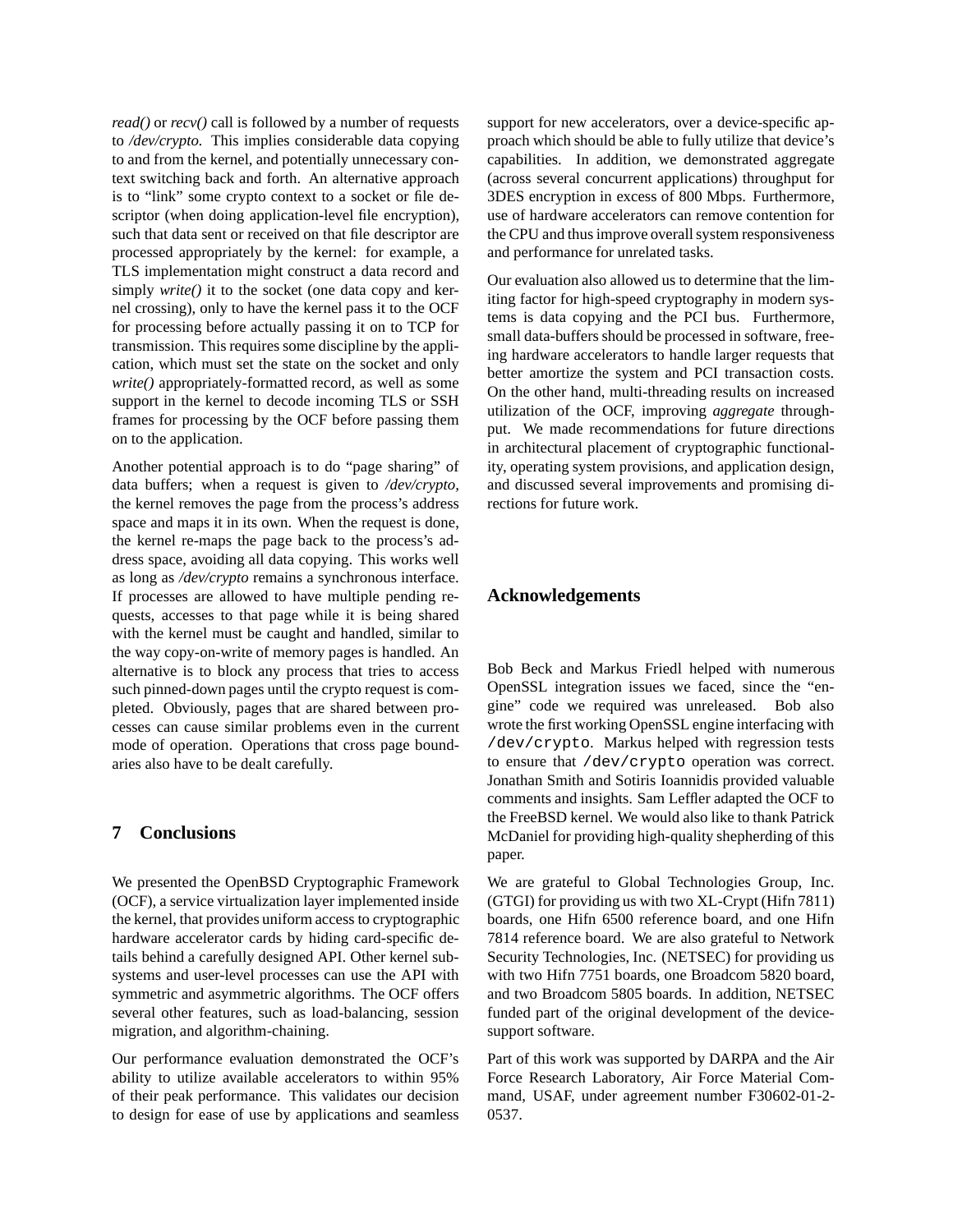# **References**

- [1] C. Adams. Independent Data Unit Protection Generic Security Service Application Program Interface (IDUP-GSS-API). RFC 2479, December 1998.
- [2] A. G. Broscius and J. M. Smith. Exploiting Parallelism in Hardware Implementation of the DES. In *Proceedings of the Crypto Conference*, pages 367– 376, August 1991.
- [3] K. Claffy, G. Miller, and K. Thompson. The nature of the beast: Recent traffic measurements from an Internet backbone. In *Proceedings of the ISOC INET Conference*, July 1998.
- [4] C. Coarfa, P. Druschel, and D. Wallach. Performance Analysis of TLS Web Servers. In *Proceedings of the Network and Distributed Systems Security Symposium (NDSS)*, February 2002.
- [5] T. de Raadt, N. Hallqvist, A. Grabowski, A. D. Keromytis, and N. Provos. Cryptography in OpenBSD: An Overview. In *Proceedings of the USENIX Annual Technical Conference, Freenix Track*, pages 93 – 101, June 1999.
- [6] D. Dean, T. Berson, M. Franklin, D. Smetters, and M. Spreitzer. Cryptology as a Network Service. In *Proceedings of the Network and Distributed System Security Symposium (NDSS)*, February 2001.
- [7] P. Druschel, M. B. Abbott, M. A. Pagels, and L. L. Peterson. Network subsystem design. *IEEE Network*, 7(4):8–17, July 1993.
- [8] D. C. Feldmeier and P. R. Karn. UNIX Password Security - Ten Years Later. In *Proceedings of the Crypto Conference*, pages 44–63, August 1990.
- [9] P. Gutmann. The Design of a Cryptographic Security Architecture. In *Proceedings of the 8th USENIX Security Symposium*, August 1999.
- [10] P. Gutmann. An Open-source Cryptographic Coprocessor. In *Proceedings of the 9th USENIX Security Symposium*, August 2000.
- [11] J. Kay and J. Pasquale. The Importance of Non-Data Touching Processing Overheads in TCP/IP. In *Proceedings of the ACM SIGCOMM Conference*, pages 259–269, September 1993.
- [12] S. Kent and R. Atkinson. Security Architecture for the Internet Protocol. RFC 2401, November 1998.
- [13] A. D. Keromytis, J. Ioannidis, and J. M. Smith. Implementing IPsec. In *Proceedings of Global Internet (GlobeCom)*, pages 1948–1952, November 1997.
- [14] RSA Laboratories. *PKCS #11: Cryptographic Token Interface Standard, Version 2.01*, December 1997.
- [15] M. Lindemann and S. W. Smith. Improving DES Coprocessor Throughput for Short Operations. In *Proceedings of the 10th USENIX Security Symposium*, pages 67–81, August 2001.
- [16] J. Linn. Generic Security Service Application Programming Interface. RFC 2078, January 1997.
- [17] Microsoft Corporation. *Microsoft Cryptographic Application Programming Interface (CryptoAPI)*, second edition, December 1998.
- [18] S. Miltchev, S. Ioannidis, and A. D. Keromytis. A Study of the Relative Costs of Network Security Protocols. In *Proceedings of the USENIX Annual Technical Conference, Freenix Track*, pages 41–48, June 2002.
- [19] The Open Group. *Common Data Security Architecture (CDSA)*, second edition, May 1999.
- [20] C. Pu, H. Massalin, J. Ioannidis, and P. Metzger. The Synthesis System. *Computing Systems*, 1(1), 1988.
- [21] C. B. S. and J. M. Smith. Hardware/Software Organization of a High-Performance ATM Host Interface. *IEEE Journal on Selected Areas in Communications (Special Issue on High Speed Computer/Network Interfaces)*, 11(2):240–253, February 1993.
- [22] J. M. Smith. Practical Problems with a Cryptographic Protection Scheme. In *Proceedings of the Crypto Conference*, pages 64–73, August 1990.
- [23] J. M. Smith and C. B. S. Traw. Giving Applications Access to Gb/s Networking. *IEEE Network*, 7(4):44–52, July 1993.
- [24] J. M. Smith, C. B. S. Traw, and D. J. Farber. Cryptographic Support for a Gigabit Network. In *Proceedings of INET*, pages 229–237, June 1992.
- [25] V. Smyslov. Simple Cryptographic Program Interface (Crypto API). RFC 2628, June 1999.
- [26] Cross Organization CAPI Team. *Security Service API: Cryptographic API Recommendation, Updated and Abridged Edition*. National Security Agency, July 1997.